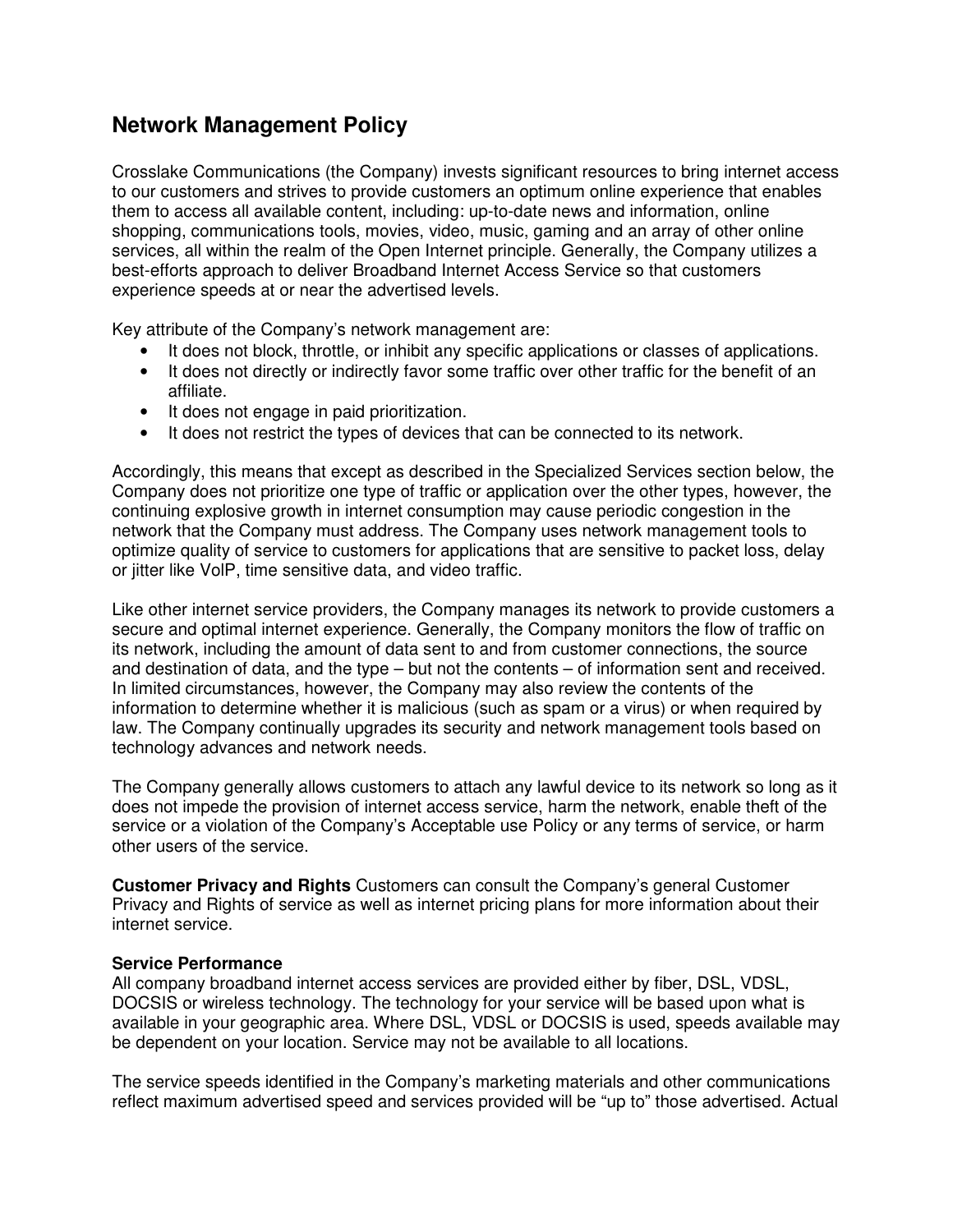speed experienced by a customer will vary based on multiple factors including inside wiring and customer equipment configuration, interference on the customer's line, website(s) accessed, and internet congestion.

#### Speed Test Link

Customers can determine the speed of their broadband internet access service connection at this link: http://www.emily.net/st.

Latency is highly variable depending on the network path, other providers in the path, the distance to the destination, and performance of end destination servers. Customers should expect roundtrip latency to most general internet sites be less than 100ms.

#### Specialized Services IP Video and VoIP

For certain customers, the Company offers specialized services, such as IP Video or Voice over IP ("VoIP"), over the same customer facilities as broadband internet access services. When the customer uses these specialized services, less bandwidth will be available for broadband internet access service than when they are not using the specialized service. When the specialized service is not in use, customers can, in most cases, use the full facility capacity for broadband internet access. Details regarding the specific effect of specialized services are disclosed to affected customers at the point of sale.

#### **Security Policy**

The Company is dedicated to managing its network to ensure that all customers receive the most secure online experience. We use industry-leading security practices to manage our network, provide services to our customers, and ensure compliance with our Acceptable Use Policy. These tools and practices may change from time to time to keep up with the new and innovative ways that customers use the network and to keep up with changing network technologies.

When malicious behavior is identified, the Company employs various techniques to ensure a positive customer experience. Our security management techniques include ensuring that customer systems are not propagating viruses, or distributing spam email, or engaging in other malicious behavior. We use industry best practices to prevent virus/spam delivery to customer email accounts. We automatically detect and mitigate (Denial of Service) DOS attacks for our customers. We block malicious sites and phishing sites to prevent fraud against our customers and to prevent our customers from getting infected via (Domain Name Service) DNS blackholing and Internet Protocol address (IP) black-holing.

Specific security practices deployed by the Company may include but are not limited to:

Spoofing Prevention: The Company applies security measures to prevent an attacker within the network from launching IP spoofing attacks against these machines and flooding the network with unwanted data that can cause congestion.

DoS/Distributed DoS Monitoring and Mitigation: The Company applies security measures to prevent an attacker within the network from launching DoS or DDoS to ensure that customers can access the Internet when needed.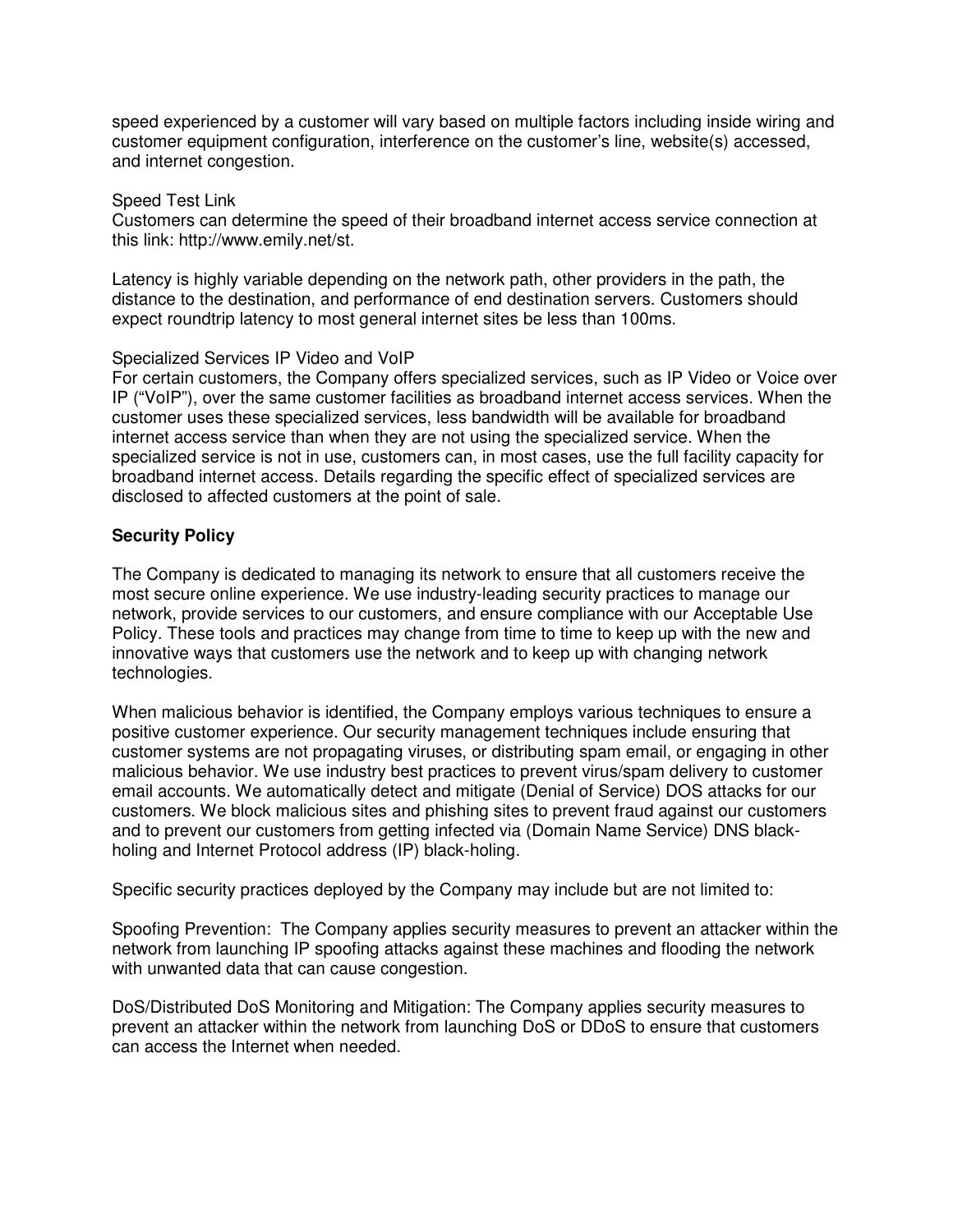Other security practices to address viruses or malware: The Company may also block connections on other ports that are commonly used to exploit other customers or non-customer computers. The Company may also block sites that are used in a malicious manner to infect customers, perform fraud against them and otherwise as needed to protect our network and our customers.

# **Commercial Terms**

Customers can learn about the specific pricing and service availability by calling the customer care number printed on their bills. Customers can access the Company's latest promotional and standard for Broadband Internet Access Service at www.crosslake.net.

The Company's current Broadband Internet Service offering does not include usage-based fees. For full terms and conditions, view Company's Internet Terms and Conditions & Acceptable Use Policy.

The Company may include an early termination fee in the terms of Broadband Internet Access services and promotions offered to customers. The applicability and the extent of an early termination fee may vary depending on the terms of the specific service or promotion purchased by the customer. Customers should reference their Broadband Internet Access Services agreement, promotional advertisements, the terms described in their original order and their order confirmation for details regarding the specific pricing, terms, and the calculation of any early termination fee that may apply to them.

# **Privacy Policy**

Like most companies, we have certain information about our customers and use it to provide our services. We also share it as needed to meet our business goals or fulfill our legal obligations. We protect the information we have about our customers, and we require those we share it with to protect it too. We use information generated on our networks to manage those networks, to plan for future development, and to keep our services running reliably and efficiently. For example, we monitor data to check for viruses, to control spam, to prevent attacks that might disable our services, to ensure that your traffic does not violate our Internet Terms and Conditions & Acceptable Use Policy, and to guard against other inappropriate or illegal activity. This may involve looking at the characteristics of our network traffic, such as traffic volumes, beginning and ending points of transmissions, and the types of applications being used to send traffic across our network. In limited circumstances, we need to examine the content of the data (such as the specific Web sites being visited, files being transmitted, or application being used) for the purposes described above, in circumstances when we are concerned and fraud or harassment, to repair a problem we detect or that a customer contacts us about, or when we are providing the content of broadband traffic to law enforcement which we only do as authorized by law.

# **Redress Policy**

If you have any questions or complaints regarding Crosslake Communications' Broadband Internet Access services and the subjects of this disclosure, you may call the customer care number printed on your bill or send us a message using our http://www.crosslake.net/contact page.